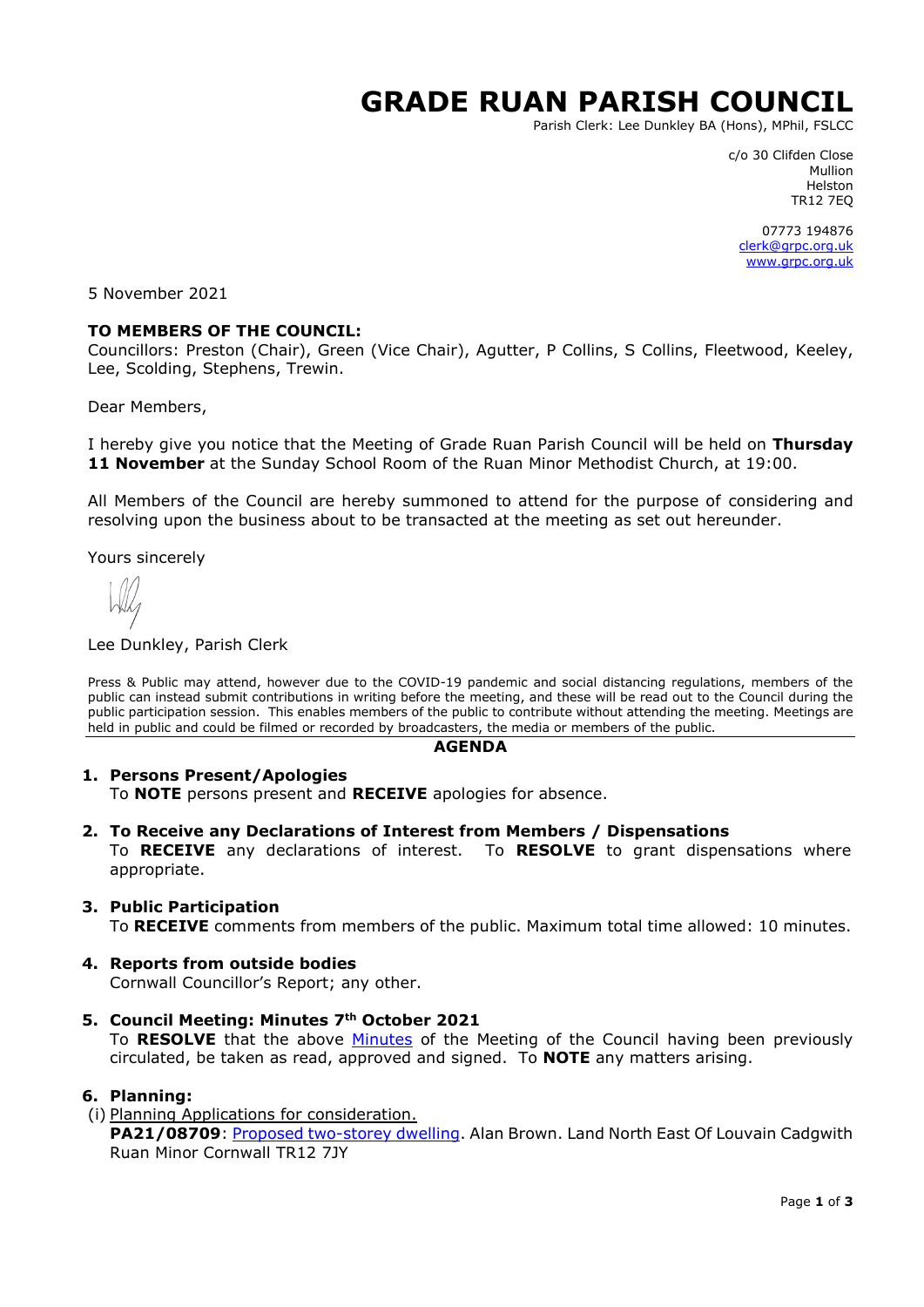**PA21/09651**: [Listed building consent for alterations and refurbishment of existing dwelling.](https://planning.cornwall.gov.uk/online-applications/applicationDetails.do?activeTab=documents&keyVal=QZXP8KFGMSZ00&prevPage=inTray) L Walker. Beach Cottage Cadgwith Ruan Minor TR12 7JX

**PA21/10335**: Prior approval notification to determine if planning permission is required for: [building necessary for equipment, and machinery and feed store in connection with existing](https://planning.cornwall.gov.uk/online-applications/applicationDetails.do?activeTab=documents&keyVal=R0Z4TNFG07U00&prevPage=inTray)  [farm diversification.](https://planning.cornwall.gov.uk/online-applications/applicationDetails.do?activeTab=documents&keyVal=R0Z4TNFG07U00&prevPage=inTray) Christine Oates. Gwealgues Farm Kuggar Ruan Minor TR12 7LY

**PA21/09844:** Outline planning application with all matters reserved except access for the [construction of a detached dwelling.](https://planning.cornwall.gov.uk/online-applications/applicationDetails.do?activeTab=documents&keyVal=R08NPLFGLMK00&prevPage=inTray) Mr & Mrs G Pollard. Land Adj To Westie Way St Ruan Ruan Minor Helston Cornwall TR12 7JS

**PA21/09835:** Erection of a disability adaptable and accessible bungalow (Design amendments [to approval PA20/11339\) dated 20th July 2021.](https://planning.cornwall.gov.uk/online-applications/applicationDetails.do?activeTab=documents&keyVal=R07CLMFGKVJ00) Mr And Mrs Elliott. Land West Of White House Farm Ruan Minor Cornwall TR12 7JR

(ii) Planning Applications decided by the Planning Authority since the last meeting APPROVED:

- PA21/06647: Installation of raised decking at the front of the property. Bryn Mor New Road Cadgwith Ruan Minor TR12 7JZ
- PA21/08268: Conversion and extension of Redundant Telephone Exchange into a Residential Dwelling. The Old Telephone Exchange Cadgwith Ruan Minor TR12 7LB
- PA20/09315: Residential development of 4 houses. Land At The Beach Kuggar Ruan Minor.
- PA21/08178: Erection of a hipped conservatory in Smooth White uPVC. Tresaddern House Road Between Friars Lane And Croft Pascoe Ruan Minor TR12 7NA
- PA21/09175: Proposed Replacement Garage, Bedroom Extension and Sunroom. Prazegooth Cottage Prazegooth Lane Cadgwith Ruan Minor TR12 7LB

(iii) Preapplications, consultations and appeals

- To **RECEIVE** an update on the joint Lizard Parishes [statement](https://www.grpc.org.uk/files/7816/3308/1731/PA21-07481_Joint_response_DRAFT.pdf) responding to PA21/07481.

## **7. Finance report and payments**

To **RESOLVE** to adopt the Finance Reports and authorise payments (forthcoming).

## **8. Council laptop damage and replacement**

To **NOTE** that the Council's laptop has been damaged beyond repair in a car crash, and to **RESOLVE** to delegate authority to the Clerk, Chair & Vice Chair to purchase a new laptop (up to £1,000) subject to insurance matters being pursued.

## **9. Cllr vacancy update**

To **NOTE** as above.

## **10.AONB Monumental Improvement Letter of Support**

To **RECEIVE** a request as above [\(1,](https://www.grpc.org.uk/files/4416/3612/9435/Item_10_-_AONB_Monument_correspondence.pdf) [2,](https://www.grpc.org.uk/files/2916/3612/9483/Item_10_-_Monumental_Improvement_Project_Overview.pdf) [3\)](https://www.grpc.org.uk/files/2516/3612/9521/Item_10_-_AONB_Parish_Council_Letter_of_Support.pdf) and to **RESOLVE** to issue a letter of support.

## **11.Playground Inspection report**

To **RECEIVE** as [above](https://www.grpc.org.uk/files/2016/3612/9870/Item_11_-_Playground_Inspection_October_2021.pdf) and to **RESOLVE** a course of action if applicable.

**12.Decision on Common Land at Beach Cottage, Cadgwith** To **NOTE** as [above.](https://www.grpc.org.uk/files/9916/3612/9990/Item_12_-_Decision_3003_Beach_Cottage_Cadgwith.pdf)

## **13.Winch House Lease completion**

To **NOTE** as above and the final version of the Trust [constitution.](https://www.grpc.org.uk/files/3816/3613/0205/Item_13_-_Cadgwith_Fishing_Cove_Trust_CIO_-_04_Aug_2021.pdf)

## **14.Update: Working groups**

To **RECEIVE** as above on housing and Cornwall Council survey.

## **15.Update: Cycle hoop project**

To **RECEIVE** as above.